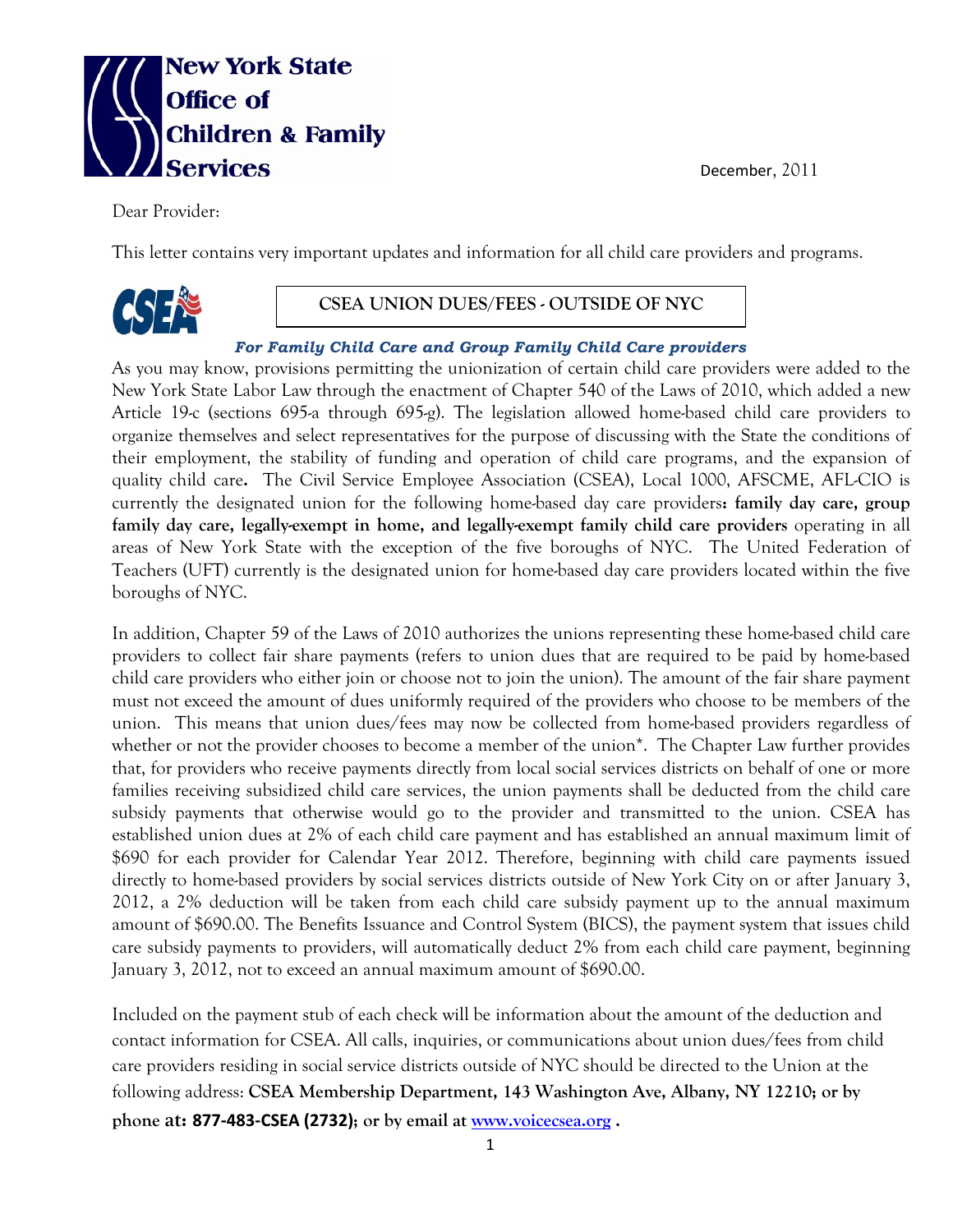*\*"Any licensed Group Family Day Care provider, registered Family Day Care provider or legally-exempt provider choosing not to become a member of the union will become a fee-payer and may apply for a refund of a portion of dues through the union's procedure to do so. Nothing in this section should be deemed to require a provider to become a member of such representation unit".*

## **The following circumstances/providers are excluded from union dues / fees deductions made by the BICS payment system:**

- Day care centers and school age child care programs;
- Out-of-state child care providers;
- Child care providers who reside on tribal territories or reservation land;
- Providers who do not receive child care payments directly from their social services district but, rather, receive the child care payment directly from parents; and
- Child care providers who have met the annual limit of union dues deducted (\$690)



**Early Childhood Obesity** 

One in five children is overweight or obese by age six. You can help! As a child care provider, you have the powerful opportunity to instill healthy choices that could help prevent childhood obesity from the start. With about 12 million babies and young children in child care nationwide, we can't afford to wait. You have one of the toughest and most important jobs in the world. You might not hear it nearly as often as you should, but **what you do matters!**

Let's Move! Child Care is a nationwide call-to-action that empowers child care center and family-care home providers to make positive health changes in children, early on, that could last a lifetime. Early care and education providers who choose to participate in Let's Move! Child Care (LMCC) are recognized when they meet a set of best practices related to the five LMCC Goals (increasing physical activity, reducing screen time, better nutrition, eliminating sugar-sweetened drinks and promote breastfeeding). To help providers reach their goals, a number of online interactive tools—including checklist quizzes and action planning guides—have been developed through a public-private partnership between the White House, the Department of Health and Human Services, the National Association for Child Care Resource & Referral Agencies, Nemours foundation, and the University of North Carolina Center for Health Promotion and Disease Prevention and other partners**. Visit the** Let's Move! **Child Care website** [\(www.healthykidshealthyfuture.org\)](http://www.healthykidshealthyfuture.org/) to register as a LMCC Participant, access free online tools, or share your story of progress and success.



**Child Care Field Inspections**

The Office of Children and Family Services serves New York's public by promoting the safety, permanency and well-being of our children, families and communities. We achieve these results by setting and enforcing policies, building partnerships, and funding and providing quality services. In order to promote safety and well-being of children in child care, our licensors and registrars must be available to providers for technical assistance and must inspect programs to evaluate compliance with regulations. Research shows that unannounced inspections of child care programs encourages compliance with regulatory standards and improves quality. The recent change in licensing and registration from two years to four years for subsequent renewal periods was an opportunity for the Division of Child Care Services to evaluate the timing of inspections and their purpose. As a result, we expect to have licensors and registrars in the field more often.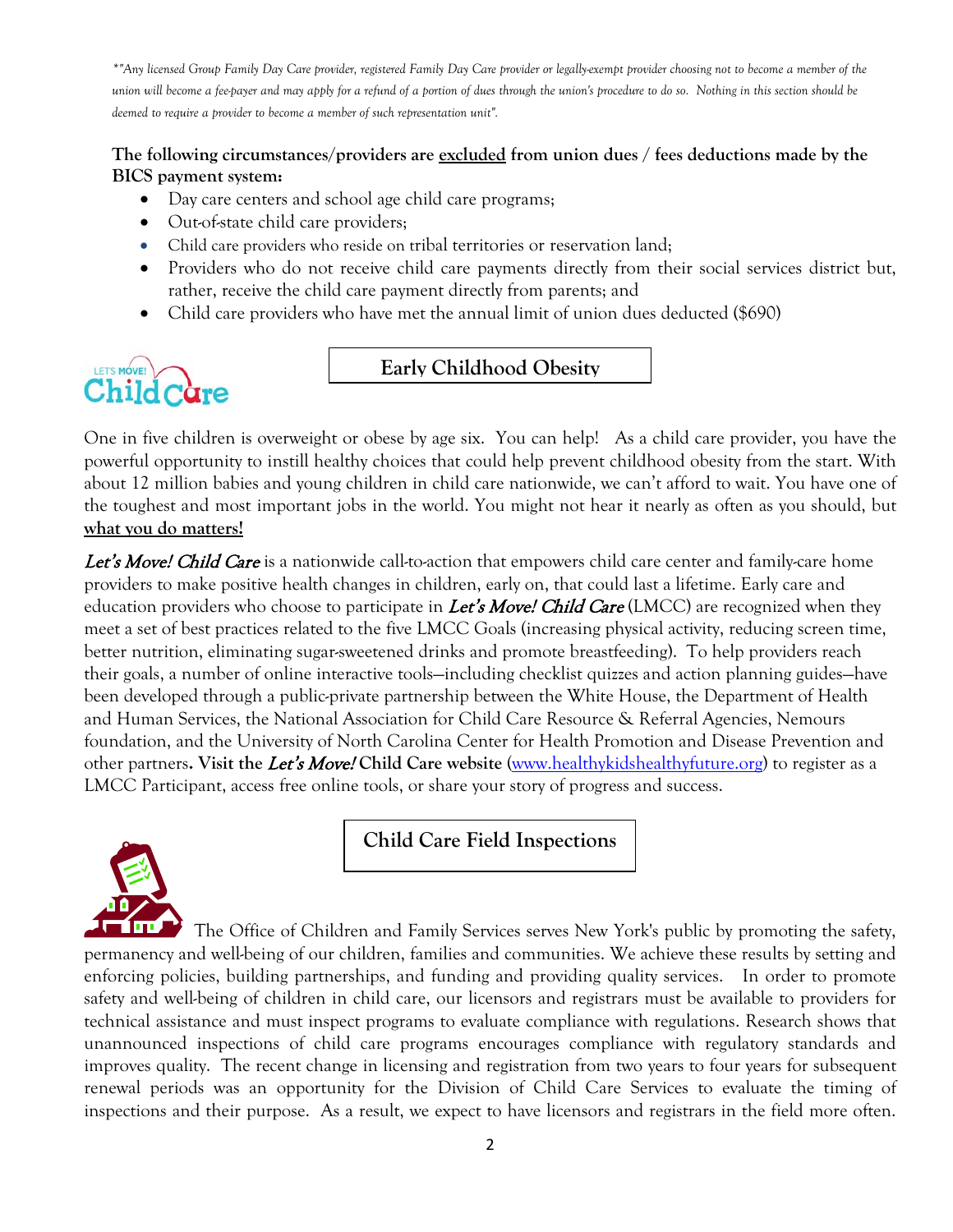What this means to you is that you may be visited by your licensor or registrar more frequently. I hope you take this opportunity to ask the questions you may have and share your child care experiences with your licensor and registrar.



**Division of Child Care Services Website Information <http://www.ocfs.state.ny.us/main/childcare/default.asp>**

The Division of Child Care Services strives to keep child care providers informed. However, the ability to mail hard-copy information more frequently to all 19,000 providers and get it to you all quickly is impossible. Because of this, we have made every effort to update our website with important information such as: training announcements, consumer product recalls, regulations, policies, handbooks, subsidy market rate changes, disaster recovery information, new crib standards, links to websites that will assist your businesses and much, much more. We recommend that you stay current by visiting the Division of Child Care Services website routinely. Save it as a favorite! Contact us and tell us what you think. The website is for you, because what you know and what you do is important to the children and families in your care every day!



**Safe Sleeping- AAP Expanding its guidelines**

Since the American Academy of Pediatrics (AAP) recommended all babies should be placed on their backs to sleep in 1992, deaths from Sudden Infant Death Syndrome have declined

dramatically. But sleep-related deaths from other causes, including suffocation, entrapment and asphyxia, have increased. In an updated policy statement and technical report, the AAP is expanding its guidelines on safe sleep for babies, with additional information for parents on creating a safe environment for their babies to sleep.

In addition, the AAP is providing recommendations on a safe sleeping environment that can reduce the risk of all sleep-related infant deaths, including SIDS. Three important additions to the recommendations include:

- Breastfeeding is recommended and is associated with a reduced risk of SIDS.
- Infants should be immunized. Evidence suggests that immunization reduces the risk of SIDS by 50 percent.
- Bumper pads should not be used in cribs. There is no evidence that bumper pads prevent injuries, and there is a potential risk of suffocation, strangulation or entrapment.

What can providers do to help promote these new guidelines? Check your records and make sure children in your program are up-to-date with immunizations; take the bumper pads out of cribs; and support women who return to work and continue to breastfeed their babies. To learn more go to:

[http://www.aap.org/pressroom/sids.pdf.](http://www.aap.org/pressroom/sids.pdf)